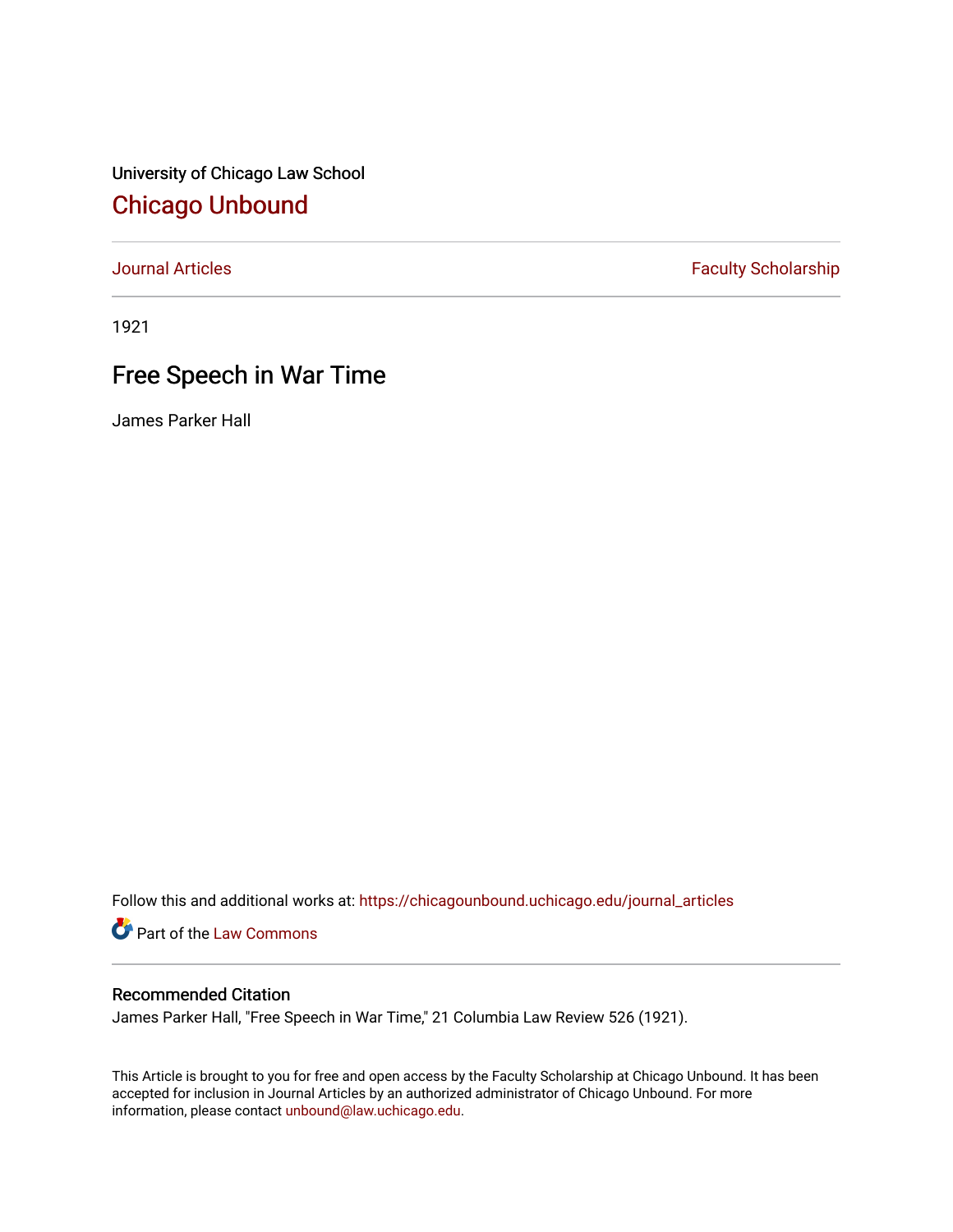## FREE **SPEECH** IN WAR TIME1

"Free Speech" is a very large and formidable title for an afternoon talk to a gathering of friends such as compose a Convocation audience in March. But I pray you not to be disturbed. I shall neither try to cover the entire subject after the fashion of H. G. Wells, striding with seven-league boots from mountain top to mountain top of controversy, nor shall I emulate our aspiring candidates for the doctorate of philosophy by sifting exceedingly fine all of the soil in some tiny garden plot of doctrine. And yet my purpose is not without ambition. I wish to discuss a narrowly limited and yet important phase of the general subject of free speech-one that occupies that twilight zone where constitutional law and public opinion so often seem to strive with each other mightily, amid the mists of passion and fear and misunderstanding. I wish to discuss it somewhat as a lawyer must, and yet without technicalities; somewhat as a statesman should, despite my obvious lack of qualifications; and most of all as a problem for the practical common sense of those everyday intelligent citizens of the Republic, whose sober second thought forms the background of public opinion against which our institutions function.

Free speech and a free press, like freedom of the body, of occupation, of contract, and of religious belief, have long been proclaimed as characteristic of American institutions, and have been specifically protected in our constitutions, state and federal. The meaning of "liberty" as applied to occupation, contract, and the use of property has been the subject of much litigation, and, by a multitude of decisions, certain lines have been pricked out, which, though perhaps temporarily and provisionally, do separate with some present certainty and according to a fair consensus of informed opinion the receding domain of individuality from the expanding empire of social regulation. Definitions gradually worked out, like these, in the never-ending conflict of social interests, and constantly obliged to meet the tests of everyday life, are likely to embody the practical wisdom of their time and adequately to supply its pragmatic needs.

But the meaning of free speech has enjoyed no such gradual elaboration on the loom of time and circumstance. For a brief period at the end of the eighteenth century, controversy flamed up as the expiring Federalist party enacted the Alien and Sedition Laws of 1798. **2** Its authors were doomed in any event before the rising tide of the Jeffersonian Democracy, but these unpopular laws furnished additional provocation to the opposition and inspired new epithets in their vocabulary of political abuse. This

<sup>&#</sup>x27;Convocation address delivered at the University of Chicago, March **15, 1921. (1798)** 1 Stat. **570** and **(1798) 1** Stat. **596,** expired **by** their own limitations before March 4, **1801.**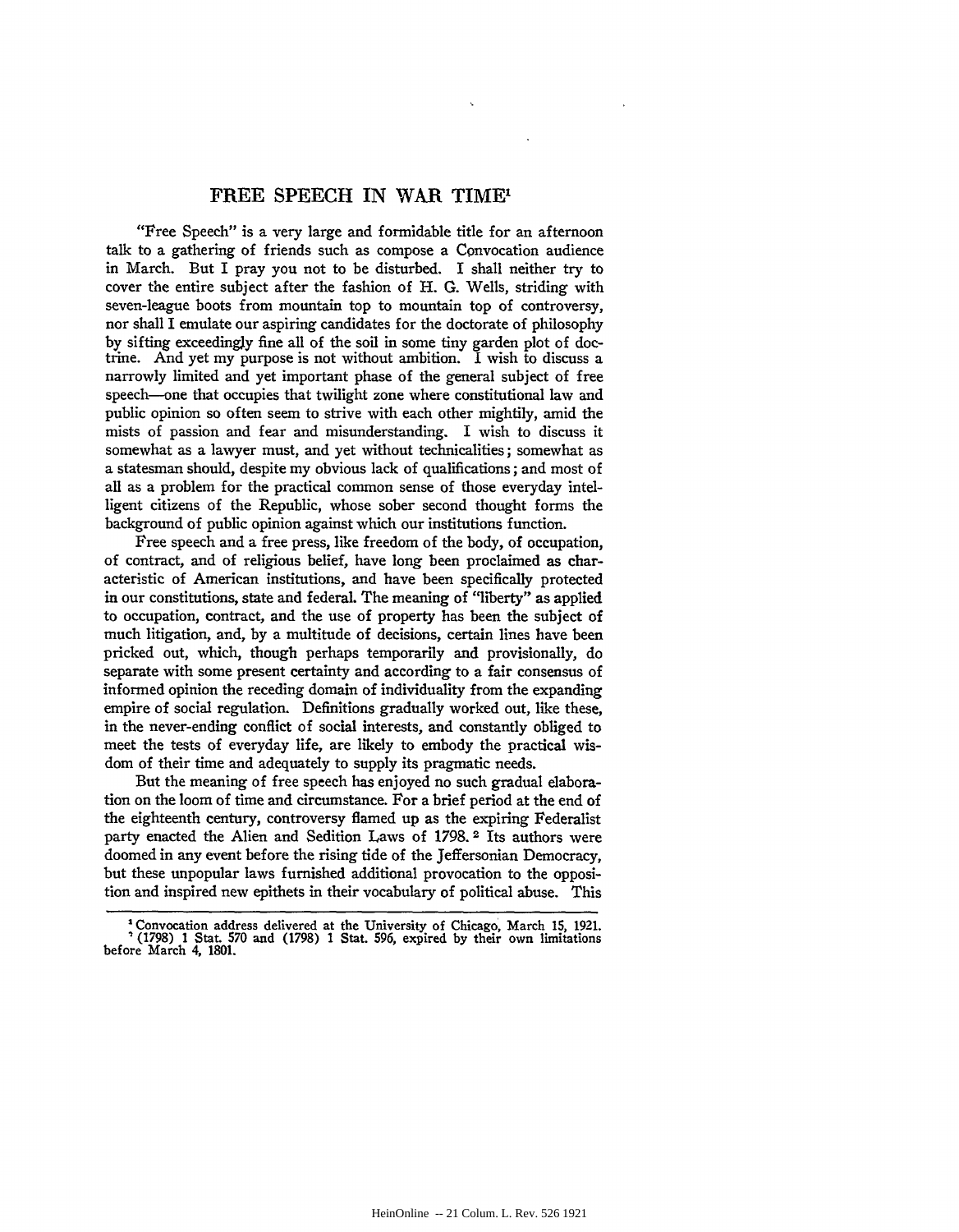was probably due far less to any careful analysis and condemnation of them upon permanent constitutional and political grounds than to the general temper of the times and to a burning desire decisively to repudiate the Federalists and all their works. If the echoes of their unpopularity have perhaps been mistaken for the clarion notes of a proclamation of unlimited freedom, that is not strange in view of the constant effort of political theories to identify themselves with constitutional principles. At any rate, for the next 120 years the exigencies of American life only once produced any real occasion for an interference with free speech, and, for political reasons, this was chiefly dealt with very irregularly **by** the executive instead of **by** Congress and the courts.

The American Civil War was a contest that bitterly divided not only the North from the South but large sections of public opinion within the border states and some of the middle western ones. There were thousands of men in the states not in secession who were opposed to the war, and who inveighed against it in terms that unquestionably had an effect upon the morale-of their sections and discouraged recruiting. And yet Congress passed no legislation curbing disloyal utterances in general, though the statutes against criminal conspiracies to hamper the government were strengthened.

Those who have criticised the recent Espionage Acts have sometimes referred to the lack of similar legislation in the Civil War as proof that such laws were unnecessary and unwise. But there is more than one way to skin a cat-or, in the more dignified language of political science, a powerful government in war time can find other means of dealing with disloyalty than through the courts. During the Civil War it was deemed politically inexpedient to legislate against disloyal utterances in general. In the earlier stages of the contest Lincoln earnestly sought to hold the border slave states in the Union. He was represented as praying: "Oh, Lord, we earnestly hope that Thou wilt favor our cause, but we must have Kentucky." Men not irreconcilably of Southern sympathies were to be won over, if possible, **by** the methods of persuasion. Many utterances that in Massachusetts would have been treated as clearly indicative of disloyalty, in Kentucky were the 'natural expressions of men sorely perplexed and reluctant to make a decision that either way was fraught with such sorrow. Legislation applying to all alike would have been unjust and alienating to the border state doubters, and would have been widely criticized as an illustration of the despotism so often charged again Lincoln **by** his opponents. But, without the sanction of legislation, the federal government arrested **by** the thousand men whom it knew or suspected to be dangerous or disaffected, and confined them without charges and without trial in military prisons as long as it saw fit-and public opinion generally acquiesced in this as a fairly necessary measure of war-time precaution. The number of such executive arrests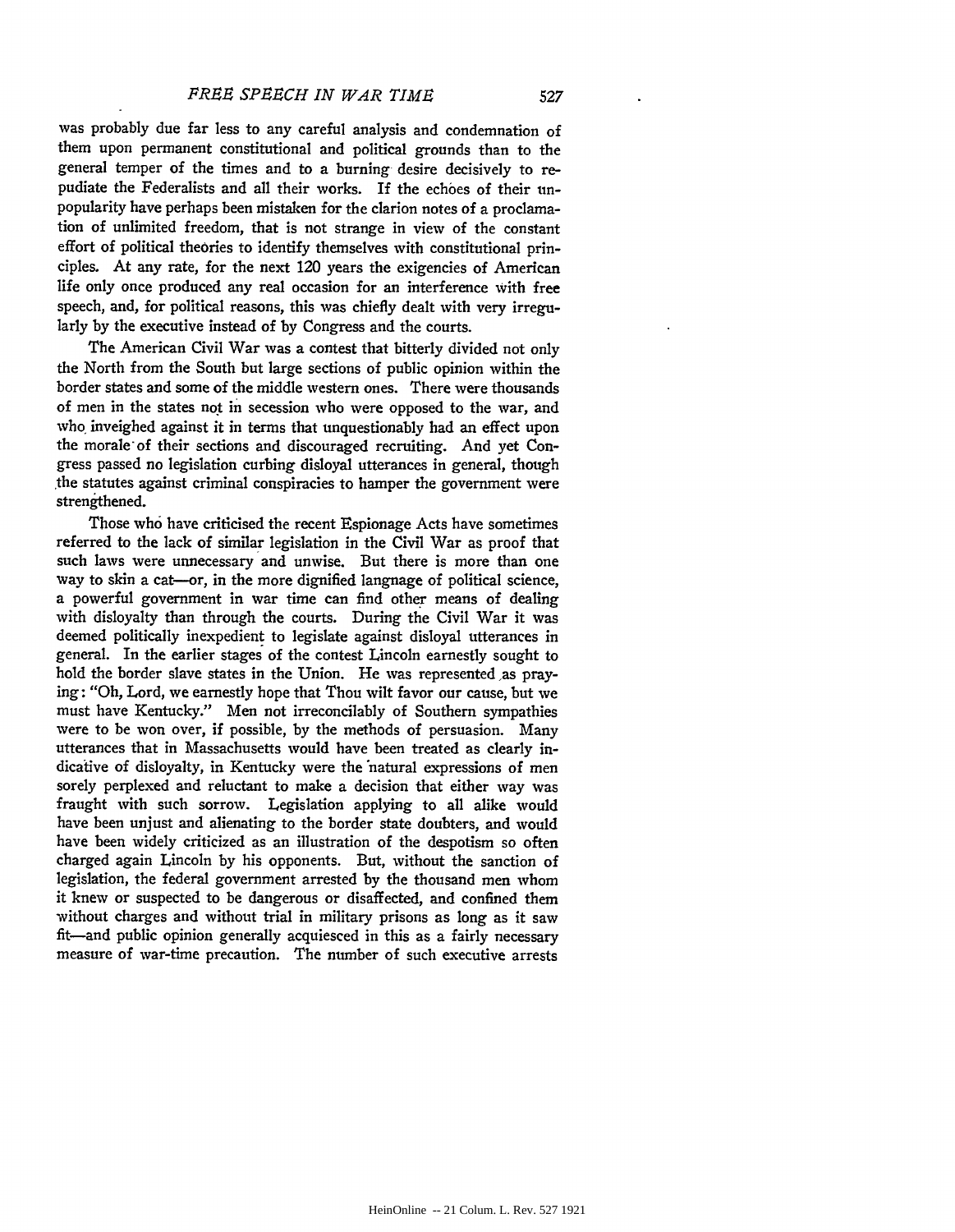has been variously estimated up to as high as **38,000.** The *War* Department records, confessedly very incomplete, show over **13,000. 3** Our recent record of about 2,000 prosecutions under the Espionage Acts, with perhaps half as many convictions, compares very favorably with this, and gives no ground for saying that freedom of any sort was more interfered with in the war with Germany than in the war between the states.

Shortly after the commencement of hostilities between the United States and Germany, Congress passed a statute forbidding certain kinds of utterances as prejudicial to the effective conduct of the war. The following year this statute was extended and strengthened, the two together being known as the Espionage Acts. 4 During the **war** about 2,000 persons are said to have been arrested for violation of these acts, and perhaps **1,000** were convicted. **5** Several of the convictions were taken to the United States Supreme Court, and all portions of the law involved in these cases were upheld, although, as to part, with some dissent. <sup>6</sup>

The Espionage Acts and the policy they represent have been bitterly attacked as a violation of our constitutional guaranties of free speech, and as an un-American departure from one of our greatest political traditions. They have been defended in language equally strong and undiscriminating. The needs and passions of war time create an atmosphere unfavorable to the discussion of such questions with a calmness likely to lead to judgments **of** permanent value. Two years after the cessation of armed conflict we can do better; and so let us then, in the light of common sense and without technicalities, examine this doctrine of free speech, which, like all doctrines that seek to limit the desires and actions of men, receives such diverse interpretations.

And first let **us** consider what are the purposes for which free speech is conceived to exist and to be worthy of protection against the will of governments and of hostile majorities. Doubtless it is sometimes imagined **by** its ardent advocates as an abstract good in itself, directly beneficial to individuals as are light and air. To a limited extent this may be true. That is, the utterer of ideas may obtain a very real satisfaction from the mere utterance, in relieving his feelings-in "getting it out of his system," as it were-irrespective of its effects upon others. If this were the chief purpose or result of free speech, there would be little controversy over the subject. Such personal gratifications of the utterer would be largely a matter of indifference to his neighbors, and it needs no very

<sup>&#</sup>x27;4 Rhodes, *History of the United States* **(1900)** 230-32n.

<sup>4</sup>**(1917)** 40 Stat. **219; (1918)** 40 Stat. **553, U. S.** Comp. Stat. (Supp. 1919) **§** 10212c.

<sup>&#</sup>x27;Chafee, *Freedom of Speech* (1920) 387.

<sup>&</sup>lt;sup>•</sup> Schenck v. United States (1919) 249 U. S. 47, 39 Sup. Ct. 247; Frohwerk v. United States (1919) 249 U. S. 204, 39 Sup. Ct. 249; Debs v. United States (1919) 249 U. S. 204, 39 Sup. Ct. 249; Debs v. United States (1919) Sup. Ct. **17;** *Schaefer v. United States* **(1920) 251 U. S.** 466, 40 Sup. Ct. **259;** *Pierce v. United States* (1920) **252 U. S. 239,** 40 Sup. Ct. **205;** *O'Connell v. United States* **(1920) 253 U. S.** 142, 40 Sup. Ct. 444.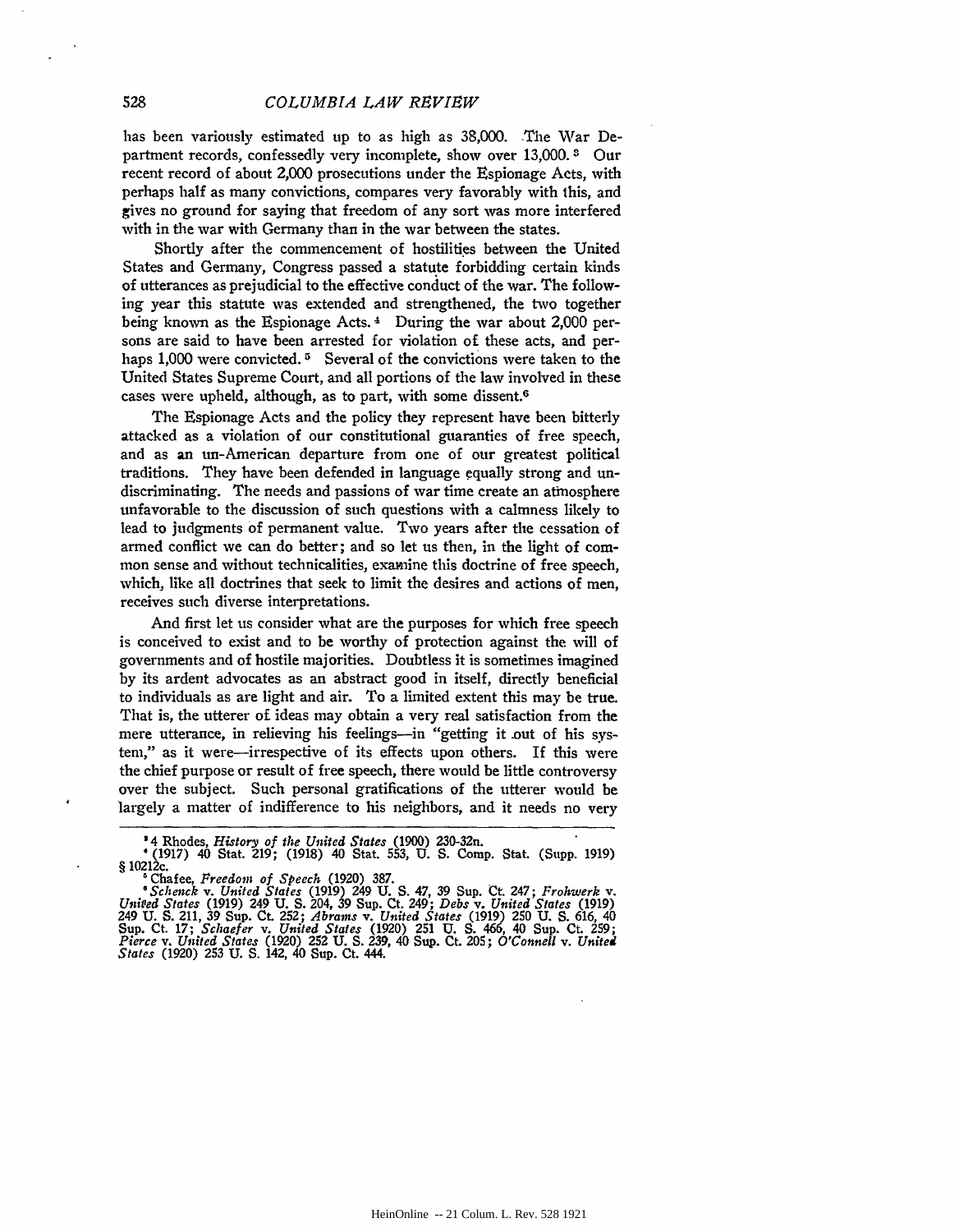mature political philosophy to tolerate opinions and acts that are really matters of indifference.

But, as an eminent judge has lately phrased it: "Words are not only the keys of persuasion but the triggers of action." 7 Freedom of speech is demanded by those who wish to use it to urge others to action, and often to momentous action; and its restriction is advocated by those who point out the undesirable character of some of the actions thus urged. The real controversy is over the desirability of the action that it is hoped or feared a certain degree of free speech will promote. It is but to utter pale and anaemic words in a world of robust deeds to say that to the genuine advocate of free speech the ends of such freedom should be so far matters of indifference that the urging of any and all of them should be equally permissible. This has been so well put by Walter Lippmann, himself generally accounted one of the leaders of intelligent radicalism in America, that I quote his words:

"There are, so far as I can discover, no absolutists of liberty; I can recall no doctrine of liberty, which, under the acid test, does not become contingent upon some other ideal. The goal is never liberty, but liberty for something or other. For liberty is a condition under which activity takes place, and men's interests attach themselves primarily to their activities and what is necessary to fulfil them, not to the abstract requirements of any activity that might be conceived **. ..**

"There are at the present time, for instance, no more fervent champions of liberty than the western sympathizers with the Russian Soviet government. Why is it that they are indignant when Mr. Burleson suppresses a newspaper and complacent when Lenin does? And, vice versa, why is it that the anti-Bolshevist forces in the world are in favor of restricting constitutional liberty as a preliminary to establishing genuine liberty in Russia? Clearly the argument about liberty has little actual relation to the existence of it. It is the purpose of the social conflict, not the freedom of opinion, that lies close to the heart of the partisans. The word liberty is a weapon and an advertisement, but certainly not an ideal which transcends all special aims.

"If there were any man who believed in liberty apart from particular purposes, that man would be a hermit contemplating all existence with a hopeful and neutral eye. For him, in the last analysis, there could be nothing worth resisting, nothing particularly worth attaining, nothing particularly worth defending, not even the right of hermits to contemplate existence with a cold and neutral eye. He would be loyal simply to the possibilities of the human spirit, even to those possibilities which most seriously impair its variety and its health. No such man has yet counted much in the history of politics. For what every theorist of liberty has meant is that certain types of behavior and classes of opinion hitherto regulated should be somewhat differently regulated in the future. What each seems to say is that opinion and action should be free; that liberty is the highest and most sacred interest of life. But somewhere each of them inserts a weasel clause that 'of course' the freedom granted shall not be

Judge Learned Hand in *Masses Pub. Co. v. Patten* **(D. C. 1917) 244** Fed. **535,** 540.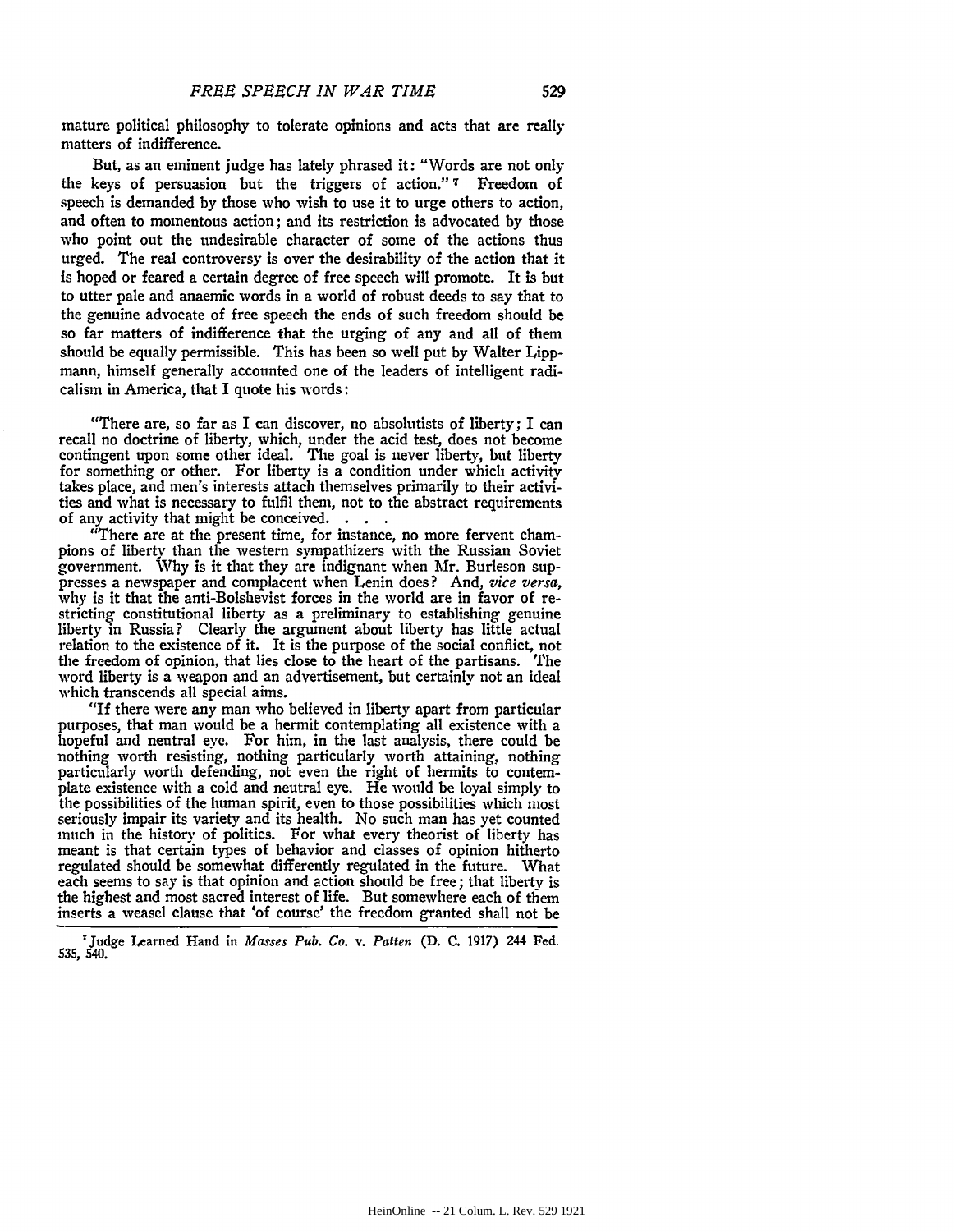employed too destructively. It is this clause which checks exuberance and reminds us that, in spite of appearances, we are listening to finite men pleading a special cause." **8**

Now, when the First Amendment to the United States Constitution provides that "Congress shall make no law abridging the freedom of speech or of the press," what does it mean in terms of practical restraint?

In approaching this problem of interpretation, we may first put out of consideration certain obvious limitations upon the generality of all guaranties of free speech. An occasional unthinking malecontent may urge that the only'meaning not fraught with danger to liberty is the literal one that no utterance may be forbidden, no matter what its intent or result; but in fact it is nowhere seriously argued **by** anyone whose opinion is entitled to respect that direct and intentional incitations to crime may not be forbidden **by** the state. If a state may properly forbid murder or'robbery or treason, it may also punish those who induce or counsel the commission of such crimes. Any other view makes a mockery of the state's power to declare and punish offences. And what the state may do to prevent the incitement of serious crimes which are universally condemned, it may also do to prevent the incitement of lesser crimes, or **.of** those in regard to the bad tendency of which public opinion is divided. That **is,** if the state may punish John for burning straw in an alley, it may also constitutionally punish Frank for inciting John to do it, though Frank did so **by** speech or writing. And if, in, **1857,** the United States could punish John for helping a fugitive slave to escape, 9 it could also punish Frank for inducing John to do this, even though a large section of public opinion might applaud John and condemn the Fugitive Slave Law.

It will at once be perceived how great a concession against the doctrine of any absolute right of free speech are the qualifications just made. Nor is that all that must be yielded before serious debate can begin. The state **may** not only forbid the counseling of crimes, great or small, but it may forbid certain direct interferences with the free will of men, who, if left alone, might make a choice beneficial to the objects of the government, though they are not bound to do so. Thus, to illustrate and contrast the two different situations, in regard to both of which the government may lawfully forbid literal freedom of speech, the Draft Act made evasion of the draft a crime. **3o** Directly to urge or counsel another to evade the draft could then be made a crime, and was so made. **11** But if a man were not within the draft age, it was perfectly lawful for him not to volunteer, and he was at liberty freely to decide what he should

**S** (Nov. **1919)** 124 Atlantic Monthly **616-17.**

<sup>\*</sup> **(1850) 9** Stat. 462. **(1917)** 40 Stat. **80, (1918)** 40 Stat. **884, (1918)** 40 Stat. **955, U. S.** Comp. Stat. (Supp. **1919) §** 2044e. **1 (1918)** 40 Stat. **553, U. S.** Comp. Stat. (Supp. **1919) §** 10212c.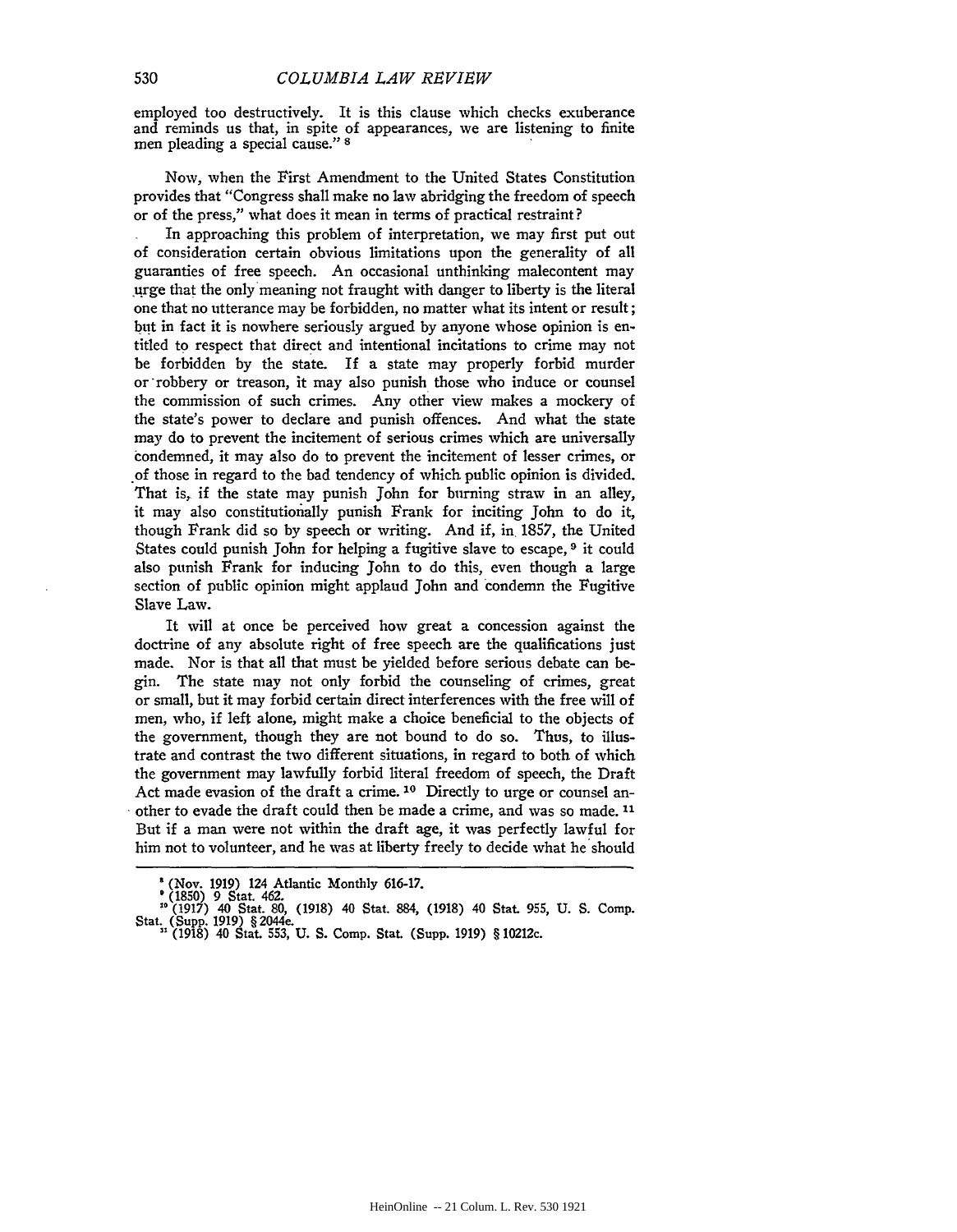do, so far as governmental coercion was concerned. But his neighbors were not allowed the same freedom in urging him not to volunteer. This was forbidden, if intended to obstruct recruiting, on the ground that the United States had such an interest in the freedom of its citizens to choose to enlist, if they would, that it could curtail the freedom of opponents of its policies directly to urge them not to enlist. Similarly, the United States forbade certain kinds of intentional interferences **by** speech with the sale of Liberty bonds, **12** although it was not made a crime not to subscribe for them. Here again the United States had a sufficiently vital interest in the freedom of choice of those who might subscribe to enable it to override the freedom of those who might try **by** speech to oppose its aims and to induce others not to buy bonds. **A** similar principle is well known in the private law of torts, where one man often has a legal interest in preserving the freedom of choice of a second man from the inducements of a third.

We see then, that, without a violation of constitutional free speech, a government may further its policies either **by** commanding certain conduct and punishing those who disobey or who incite disobedience; or **by** encouraging certain conduct and punishing those who directly seek to discourage it. So much is admitted **by** those advocates of free speech who challenge their opponents at a later stage in the argument.

Now, in practical life, and particularly in a war that enlists cunning as well as passion, what actually happens when the lawyers have worked the matter out to this point? **A** certain number of naive and downright **souls** will express themselves with fearless candor; they will urge men to disobey the draft and not to buy bonds; and they will promptly and without a hitch in the machinery of justice be convicted and sent to prison, as an object lesson that disloyal frankness of that character gets -nowhere except to jail. Then follow their shrewder brethren who fight -from cover. Instead of urging resistance to the draft, they argue in -passionate and extravagant language how outrageous and intolerable and -tyrannical a draft law is, and how unfairly its exemptions are administer- ,ed; they extol the virtue and firmness **-f** those who have resisted it, and compare them favorably with the world's great moral heroes; they bitterly and mendaciously attack the motives of their opponents; and they picture the undeniable risks of battle and disease to the soldier in colors as lurid and frightful as imagination can conceive them. They say they are only arguing to influence public opinion to repeal or amend the draft law, and that, so long as they do not *directly* counsel *resistance* to it as it stands, they are protected in whatever they say as political agitation for its alteration. But in fact what they say, and particularly the man- -ner in which they say it, *does* induce in some or many persons exactly the same resistance to the draft as if it were more directly urged, and,

u See *supra,* footnote **11.**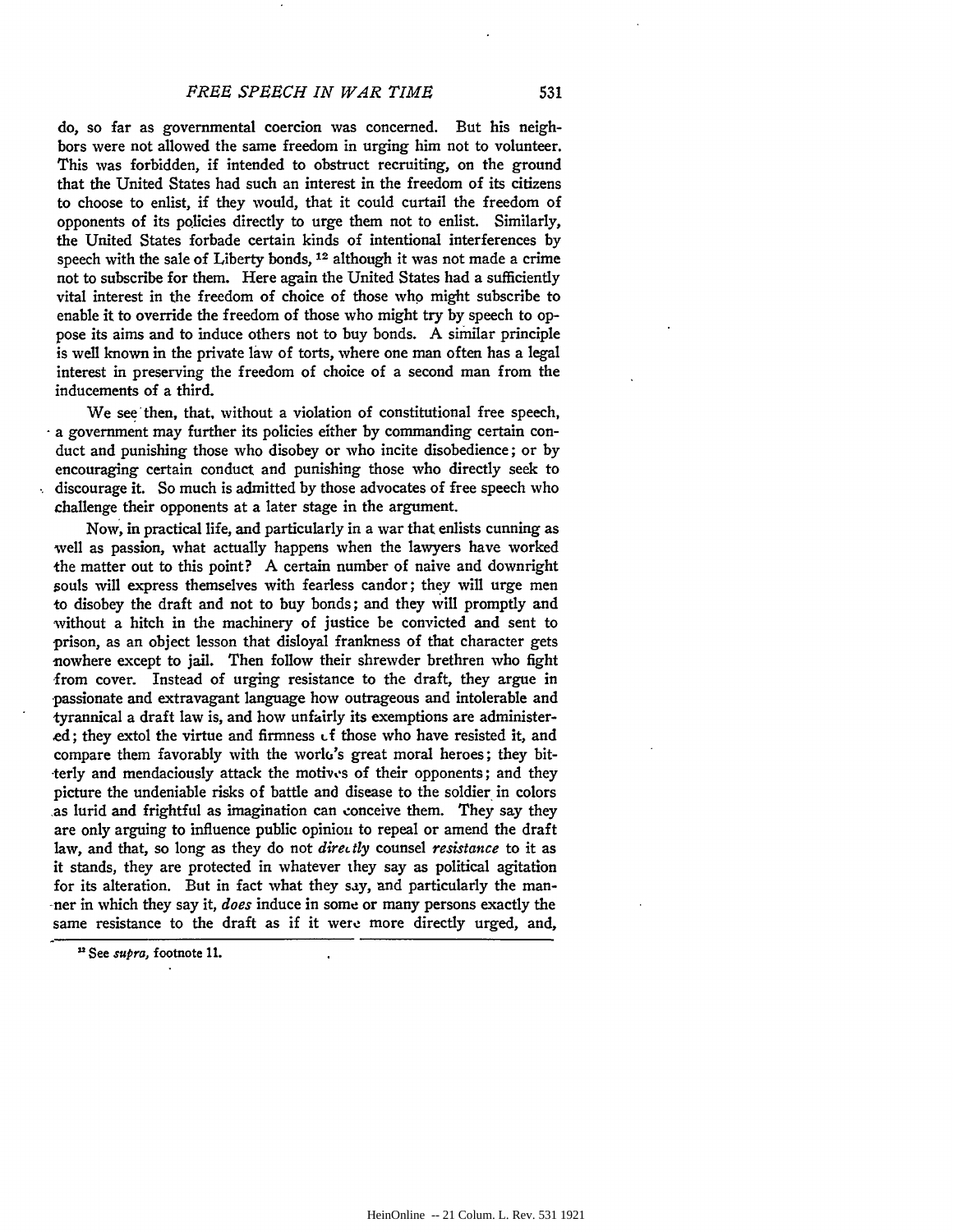in probably seven or eight cases out of ten, this is exactly what is intended **by** the utterer.

But the theoretical case the utterer makes for himself compels some pause to those who do not wish to conduct even a war wholly upon an emotional basis. **A** genuine believer in constitutional government can hardly afford to take the position that in war time men can lawfully **be** forbidden to attempt in good faith to secure changes in the laws, unless such attempts have a modicum of popularity. And the formula he brings forward to escape the dilemma is theoretically simple and satisfactory: If the utterer in fact intends his language to induce evasions of the draft, or to discourage volunteering or subscriptions to !Liberty loans, he shall be liable to punishment; but if in fact he intends only to influence public opinion to bring about a change of law or governmental policy, then he shall go free.

There are legal precedents in abundance for such a distinction as this. It is a common-place in the criminal law that a man is ordinarily liable for a certain result only if he intends it, and that if he *does* intend it and brings it about, or does appropriate acts leading toward it, he shall be liable no matter how cleverly he conceals his intent, provided that its existence can be established to a jury. Civil liability in important fields of the law depends on the same distinction. It is true that intention, being a mental state, is often not unmistakably exhibited by words and acts, and that human judgment will be more fallible here than in ascertaining some other classes of facts. Indeed, a few hundred years ago, when English law was just emerging from that primitive stage of legal culture where a man was rigorously held for the consequences of his acts, regardless of care or intention, one of the greatest judges of his. time said that the intention of an act was not triable **by** a court, "for the Devil himself knoweth not the thought of man." **13** But this idea has been long abandoned, and there is not now a court in the English-speaking world that does not daily pass on the intentions of men with reasonably acceptable results. Upon this position, then, our believer in constitutional government plants himself, and passes the Espionage Acts, which, in the main, forbid utterances *intended* to produce certain results injurious to the conduct of the war.

But at this point the argument of his opponent fairly begins. Grant, he says, the theoretical soundness of your distinction between utterances designed to cause *resistance* to a law or to *discourage* acts beneficial toward a policy, and perhaps the same utterances designed only to secure a *change* in the law or the policy--how does it really work in practice? Such a law does not administer itself, nor can it be administered by omniscience, nor even by men of unusual acumen and fairness. Some human beings must decide on fallible evidence the intent of the

**<sup>&</sup>quot;** Brian, **C.** J., in **(146f)** Y. B. 7 Edw. IV F. 2, P1. **2:**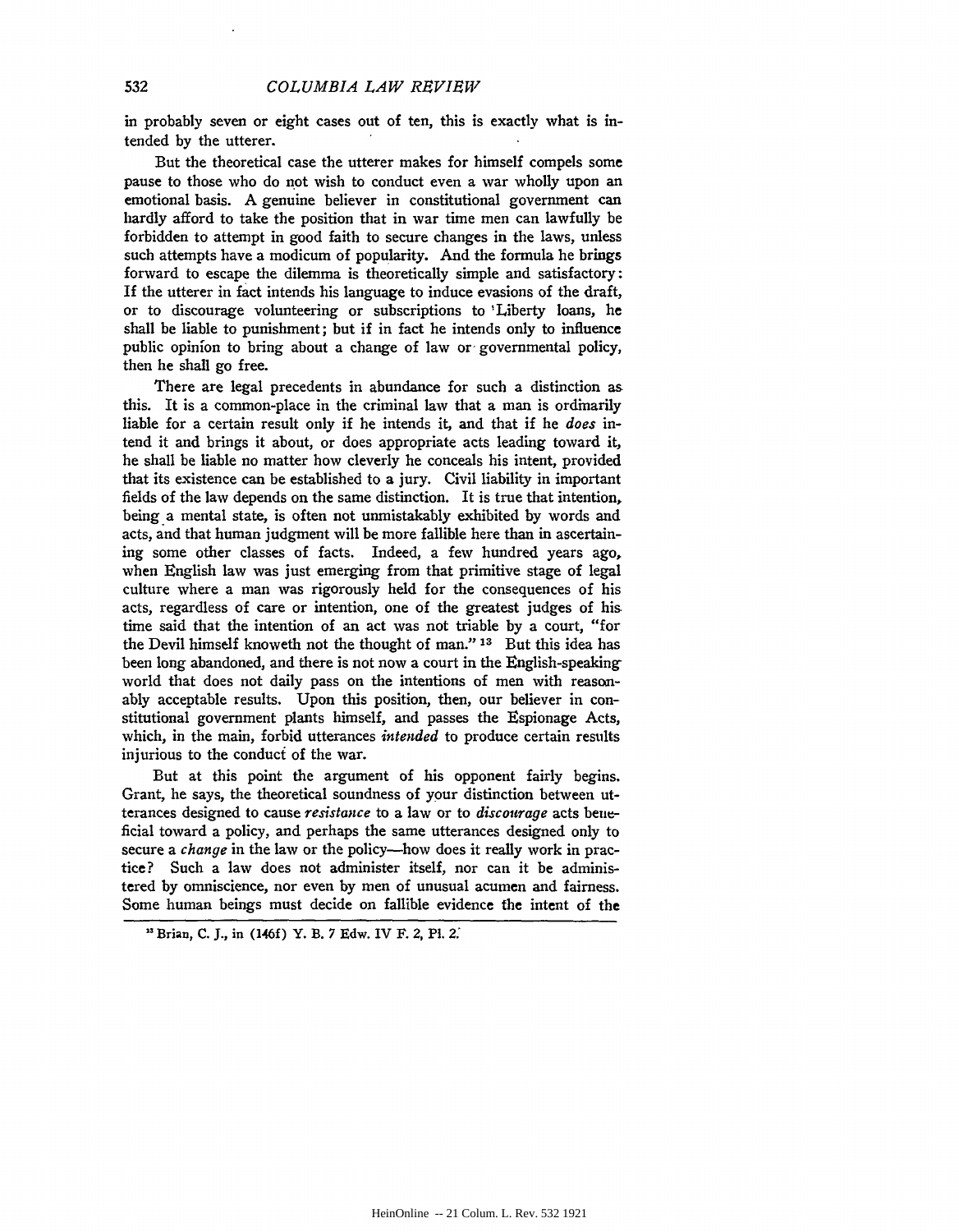utterer, and, if the evidence is conflicting, as it usually will be, a jury of twelve ordinary men decides this. Such men, in war time, particularly if public opinion favors the war, are almost always impatient of adverse criticism, and almost certain to regard it as inspired by improper motives if the evidence lends any support to this. **A** considerable proportion of those in opposition **will** be generally believed to be disloyal or cranks, and their reputation is readily extended to include others. Such evidence of intention as is available generally consists of other utterances **by** the defendant, made at other times and under other circumstances but admitted as bearing on his general state of mind, and of such inferences as can reasonably be drawn from the fact that the utterances for which he is prosecuted are likely to influence some people to disobey the government or not to support it. **All** of this evidence is likely to be unfairly prejudicial to the defendant, particularly the inference of a bad intent from the probable results of his utterances. While, logically, it is perfectly true that you may often properly infer as a fact that a man actually intends the probable results of his utterances, yet, when another and innocent intent may have accompanied them, it is a grave hardship readily to permit the inference most likely to be drawn when his words are unpopular. He is all too likely to be condemned chiefly because what he says is disliked, rather than because he actually intends to induce unlawful conduct. The distinction between trying to induce men to *change* a law rather than to *disobey* it does not bite deeply into the minds of a jury who personally think as badly of one effort as of the other, and particularly when the defendant has used vigorous language. And yet only **by** vigorous language can public opinion already fixed be moved.

Moreover, the disadvantages of such a rule do not stop with the probable erroneous conviction of a number of persons who espouse the unpopular side. Others, with perfectly loyal intentions, become afraid to criticise the acts and policies of the government, even when such criticism would be beneficial to the public, lest they run the risk of punishment or at least prosecution, and so valuable discussion is stifled.

In all candor it must be admitted that our advocate of free speech scores on all of these points. It is practically certain that a law punishing speech of harmful tendency, when uttered with a bad intent, will in fact result in a good many errors and in some abuses. It is also certain that it will cut off some useful criticism. Is it therefore necessarily unconstitutional or even unwise? To answer this, we must examine the alternative. If speech, in fact likely to incite acts injurious to the conduct of the war, cannot be forbidden unless couched in the language of direct counsel or advice, it is also perfectly certain that ill-disposed persons, **by** utterances cleverly designed to keep just within any objective tests, will actually interfere to a considerable extent with governmental operations. The entire setting of modern war, with its complex mili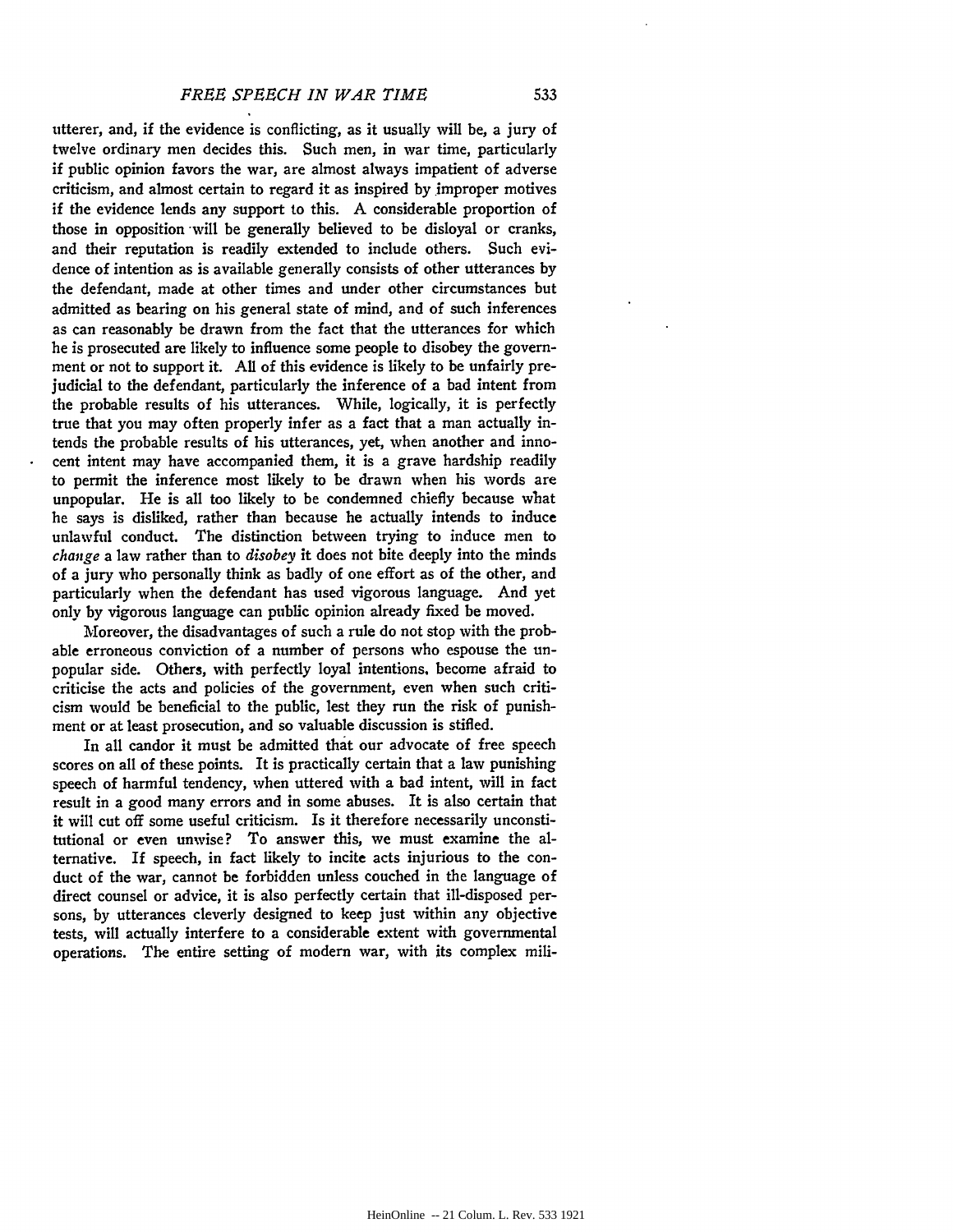tary, economic, social, and political factors, renders this. easy and likely of accomplishment. The famous speech that Shakespeare puts into the mouth of Antony, over the dead body of Caesar, contains not a word of direct incitement to riot. The literal import of its language is all to the contrary:

"Oh masters! if I were disposed to stir Your hearts and minds to mutiny and rage, I should do Brutus wrong, and Cassius wrong, Who you all know are honorable men. I will not do them wrong; I rather choose To wrong the dead, to wrong myself, and you, Than I will wrong such honorable men." And then, when, after listening to some more of these "indirections," his hearers are on tiptoe to **burn** and slay, he adds: "Let me not stir you up To such a sudden flood of mutiny . . . I am no orator as Brutus is, But **. . .** a plain blunt man That love my friend . . . . . . I only speak right on; I tell you that which you yourselves do know; . . . but were I Brutus And Brutus, Antony, there were an Antony Would **. . .** put a tongue In every wound of Caesar, that should move The stones of Rome to rise and mutiny."

If he had been drafting an Espionage Act, would a loyal supporter of Brutus, albeit a staunch believer in free speech, have thought it safe and proper to leave Antony at large? You can match the thinly-veiled spirit and purpose of this speech, if not its eloquence, in many of the utterances during our war. **Of** course it would be absurd to say that most convictions were secured on evidence as clear as this, but, once you grant that you can punish a speaker not merely for literally direct incitement, but for language likely to incite and so intended, some cases are sure to be doubtful and perhaps to be decided erroneously.

As so often in human affairs, we have to choose between competing goods and ills. In war time, speech for everyone cannot be as free as in time of peace without the certainty of its abuse to the detriment, of our war policies. Likewise, speech cannot be restricted in time of war to prevent this danger, save **by** methods so drastic as to be also readily sus- -ceptible of mistakes and abuse. Which is for the time being the more important social interest-a speedier successful ending of the war, or a freer public discussion of it? It may be that no finite mind can be cer- **-tain** of the answer, but answered it must be, and **by** such minds as are

534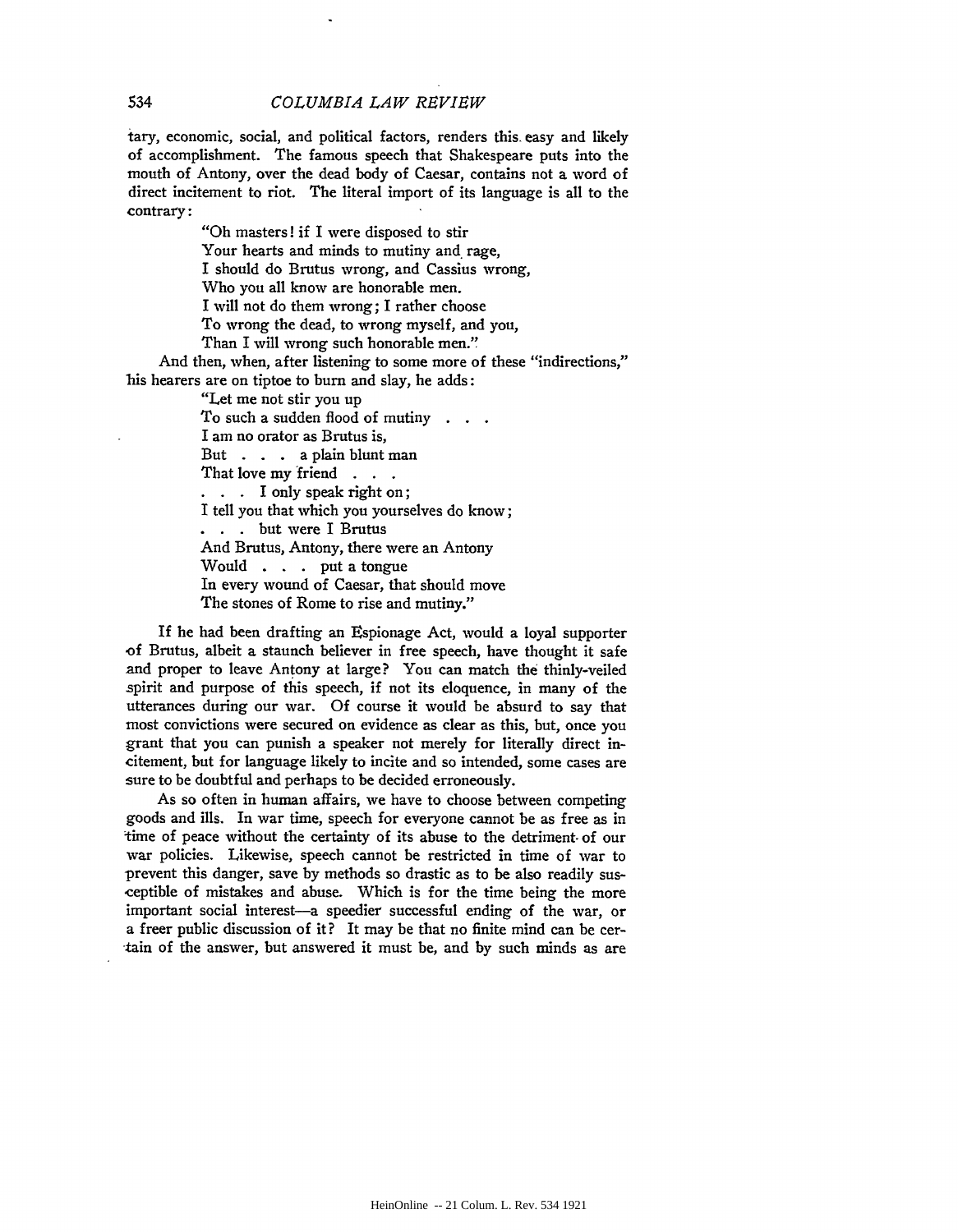responsible for what is going on. And we may take such comfort as we can in the observation that, whenever there has been a genuine fear of hostile propaganda, speech has been correspondingly 'restricted. Methods have differed, but the results have been the same. In ordinary times the social interest in free discussion so plainly outweighs all possible gains from its suppression that probably only somewhat direct incitements to illegal or injurious conduct may be forbidden, but, in the emergency of an important war or grave social disturbance, the pros and cons of suppressing utterances which, though indirect in form, are reasonably likely in fact to incite such conduct and are so intended, are at least evenly enough balanced to sustain a legislative decision either way.

Free speech is not the only or the predominant interest enshrined in our constitutions. Life, liberty, and property in ordinary times are also expressly and adequately protected. And just as "due process of law" in time of war means something different as regards governmental control over life, liberty, and property from its meaning in time of peace, so permissible "freedom" of speech in war time is different from that in peace time. The reasonable necessities of the situation qualify the war-time application of all our constitutional guaranties save a few that are obviously intended to be perfectly precise and absolute, and the right to free speech is no exception.

To the suggestion that advantage might be taken of a war with Haiti or Liberia to impose the same restrictions on free speech as in the war with Germany, the obvious answer is that it is not alone a technical state of war, but a reasonably conceived necessity for the restrictions, that justifies them. During an important war and for a reasonable period thereafter, while the passions engendered are still hot and the disturbances of the economic and social order unhealed, the state may lawfully limit the ordinary freedom of speech and of transactions, if this can be thought reasonably necessary for the public welfare; but the mere existence of distant or trifling military operations that have no sensible effect upon our economic or social fabric would not justify such interferences.

Finally it may be urged that, granting the theoretical correctness of this argument, it is really inapplicable to a large part of our war-time restrictions, because they were not really needed, but were the product of an excitement and quasi-panic that deprived men of the power of judging in calmness both as to the restrictions needed and as to the probable effect of particular words used.<sup>14</sup> But surely the meaning that may reasonably be placed upon language, and the effects that may reasonably be feared to result from it depend largely upon the circumstances under which it is uttered, including the states of mind of its hearers and the public. One who is repelling assault and battery is not required at his

<sup>&</sup>quot;See the dissenting opinion of Mr. Justice Brandeis in *Schaefer v. Unived States* (1920) 251 **U.** *S.* 466, 483, 40 Sup. Ct. 259, 265.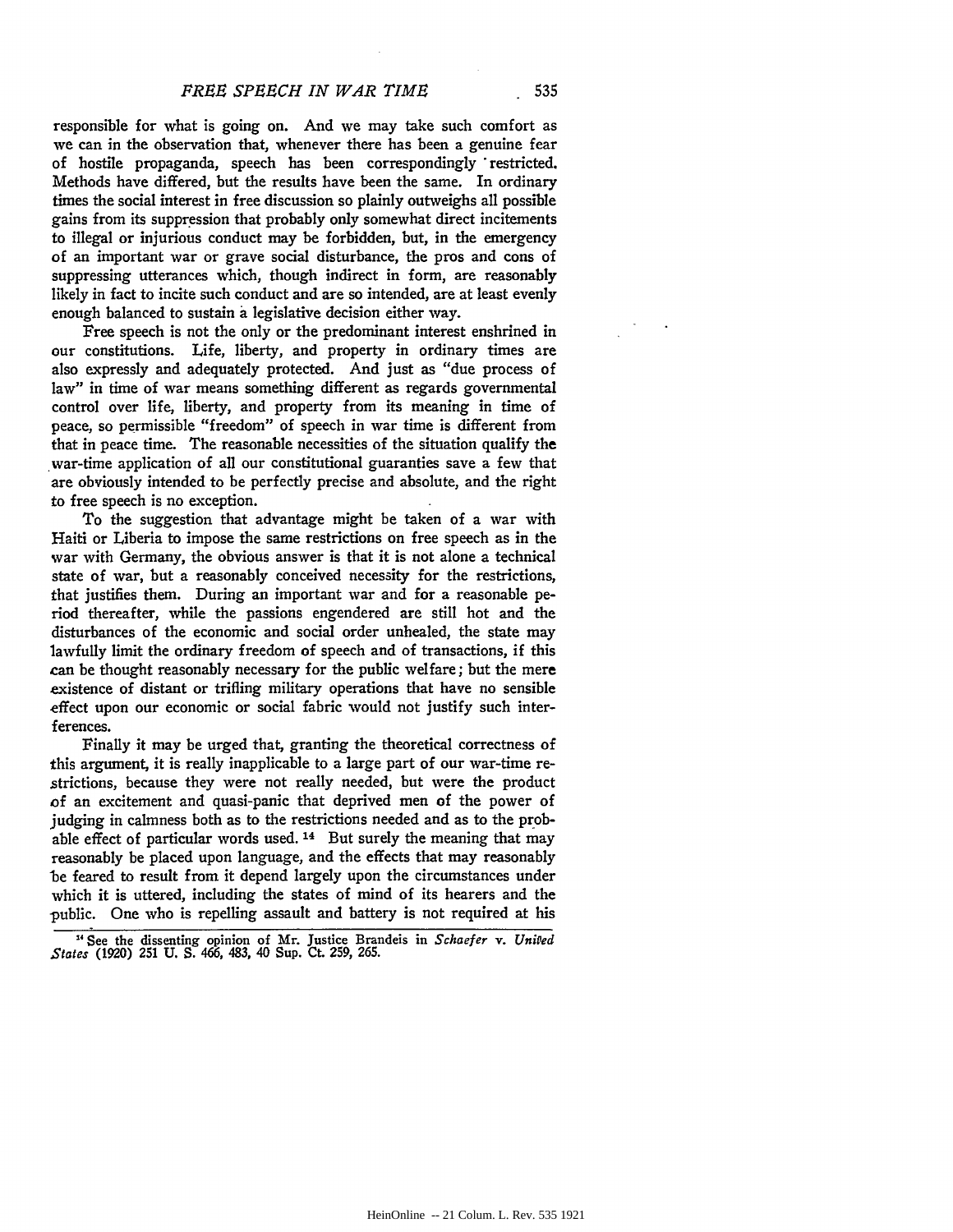peril to judge of the proper limits of self-defence with the detachment of a bystander. In appraising the correctness of his decision the court will take into account his naturally excited state of mind. He need only decide as well as could fairly be expected from the average man under such circumstances of provocation and excitement. At least as much latitude must be allowed in estimating the probable effect of words in war time. It is doubtless true that, during the late war, men of average intelligence and credulity believed there was much greater danger from pro-German and treasonable activities than was in sober truth the case, but this did not stamp such beliefs as unreasonable, considering the emergency and the imperfect information available. If public opinion of average intelligence generally shared the belief that certain types of utterances were reasonably likely substantially to'interfere with the effective conduct of the war, it was well within a proper legislative discretion to forbid such utterances, and to take the verdict of a jury upon this inference of fact and upon the intention of the defendant in making the utterance. **15** The practical certainty that some mistakes and abuses would occur in the administration of such a law was to be weighed **by** Congress against the equally practical certainty that without it a good deal of ill-intentioned and actually mischievous propaganda could not be checked **by** lawful means and was pretty certain to be dealt with **by** unlawful violence. To me it seems impossible to say that the judgment Congress passed upon this question was in its essential features unreasonable, in view of the existing information and temper of the country, nor that it was even unwise, in any other sense than that much that is done in every field, under stress of war, could be bettered in the light of experience.

It is of course not difficult to find some regrettable errors and excesses in both the judicial and the executive administration of the Espionage Acts. The action taken under them, however, was far less arbitrary and unjust than were the executive arrests of the Civil War, which took the place of repressive legislation. The ordinary processes of law were followed, and the usual safeguards afforded to the accused. The acts were administered in no such highhanded and oppressive manner as was the Deportation Act.<sup>16</sup> Many of the sentences were doubtless too severe. This can be and is being remedied. It has been observed that political crimes here, being a novelty, have not yet acquired a recognized place in the hierarchy of offences. Our judges have inclined to place them somewhere between highway robbery and murder in the second degree. Countries in which they are more familiar rate them much more leniently. Perhaps we shall learn this, too.

<sup>&</sup>quot;See *Jacobson v. Massachusetts* **(1905) 197 U. S. 11,** 34, **35, 25** Sup. Ct. **358;** *Laurel Hill Cemetery v. San Francisco* (1910) **216 U. S.** 358, 364, **366, 30** Sup. Ct. **301.**

**<sup>18 (1918)</sup>** 40 Stat. 1012, **U. S.** Conp. Stat. (Supp. **1919)** § 42893b; see (1917) **<sup>39</sup>**Stat. **889, U. S.** Comp. Stat. (Supp. **1919)** § **4289/41j.**